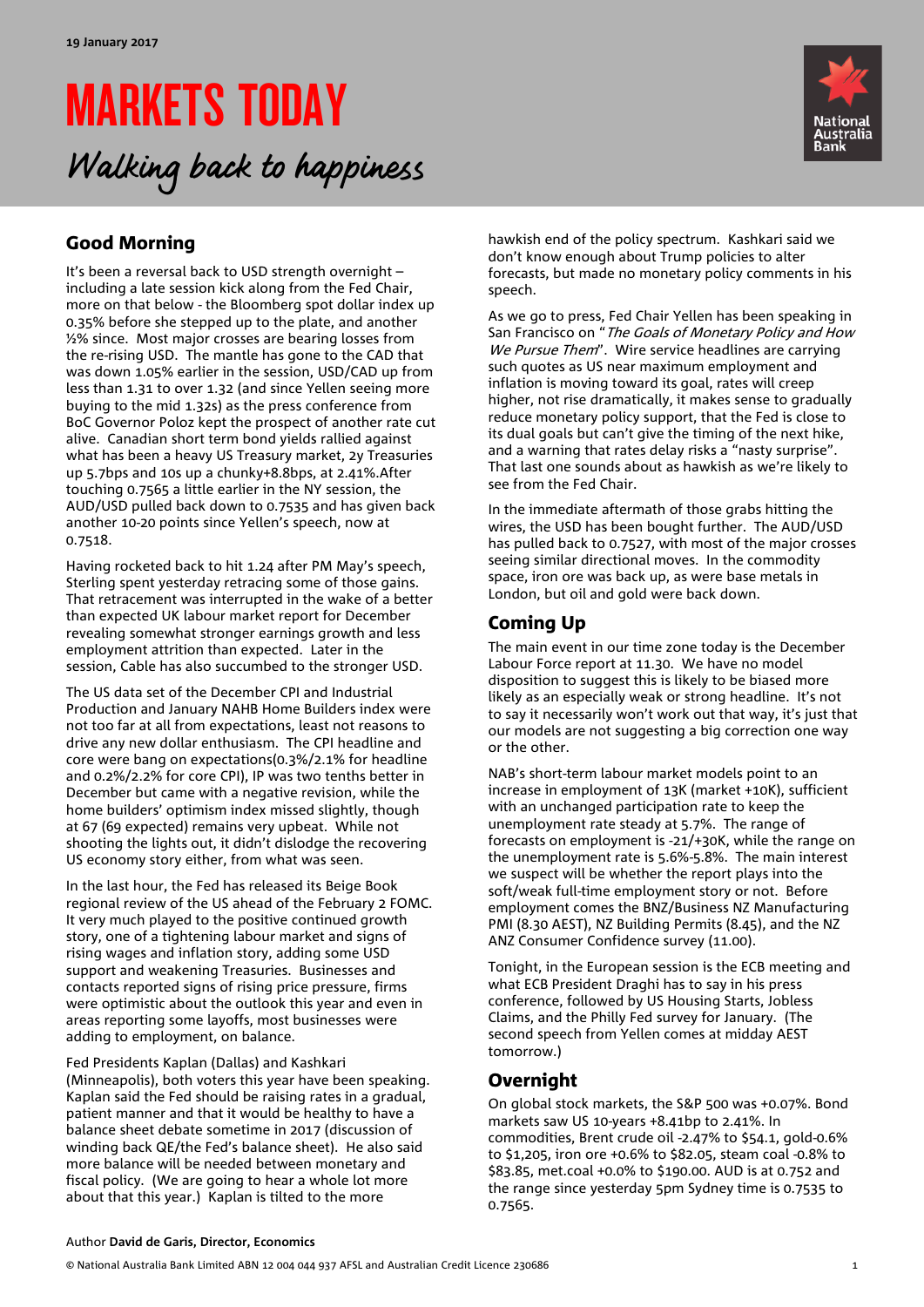### Markets







AUD 0.7520 -0.6 0.7515 0.7567 HKD 7.7562 0.0 Dow 19,797 -0.15 23.8 Oil (WTI) 51.22 -2.4 NZD 0.7152 -0.4 0.7146 0.7208 CNY 6.8733 0.2 S&P 500 2,269 0.07 20.7 Oil (Tapis) 56.22 -2.3 EUR 1.0648 -0.3 1.0640 1.0705 SGD 1.4279 0.7 Nasdaq 5,547 0.14 23.6 Gold 1205.20 -0.6 GBP 1.2272 0.9 1.2255 1.2350 IDR 13,366 0.3 VIX 13 5.56 -53.6 CRB 193.36 -0.9 JPY 114.06 0.9 113.19 114.13 THB 35.38 0.2 FTSE 7,248 0.4 25.4 GS Metals 317.5 0.0 CAD 1.3250 1.6 1.3055 1.3264 KRW 1,177 0.8 DAX 11,599 0.5 21.8 Aluminium 1831.0 2.1 AUD/EUR 0.7064 0.0 0.7053 0.7085 TWD 31.66 0.6 CAC 40 4,853 -0.1 15.8 Copper 5753.0 0.2 AUD/JPY 85.77 0.6 85.49 85.81 PHP 50.01 0.6 Nikkei 18,894 0.4 10.8 Nickel 10140.0 0.1 AUD/GBP 0.6128 -1.2 0.6123 0.6157 CHF 1.01 0.2 Shanghai 3,113 0.1 3.5 Zinc 2768.5 2.2 **Indicative 24hr ranges (\*\*)**

12-Jan 13-Jan 14-Jan 18-Jan 19-Jan

| AUD/NZD    | 1.0513                       | 0.1              | 1.0483  | 1.0526                | <b>SEK</b>    | 8.94                    | 0.4     |           | Hang Seng | 23,098      | 1.1                      | 17.6    | Ch. steel                         | 3244.0 | $-2.5$ |
|------------|------------------------------|------------------|---------|-----------------------|---------------|-------------------------|---------|-----------|-----------|-------------|--------------------------|---------|-----------------------------------|--------|--------|
| AUD/CNH    | 5.1690                       | $-0.1$           | 5.1385  | 5.1518                |               |                         |         |           | ASX 200   | 5,679       | $-0.4$                   | 15.8    | Iron ore                          | 82.1   | 0.6    |
|            |                              |                  |         |                       |               |                         |         |           |           |             |                          |         | St. Coal                          | 83.9   | $-0.8$ |
|            |                              |                  |         | <b>Interest Rates</b> |               |                         |         |           |           |             | <b>Overnight Futures</b> |         | Met.coal                          | 190.0  | 0.0    |
|            | <b>Indicative Swap Rates</b> |                  |         |                       |               | Benchmark 10 Year Bonds |         |           |           |             |                          |         | Wheat Chic.                       | 446.0  | $-0.5$ |
|            | Cash                         | 3 <sub>mth</sub> | 2Yr     | 10Yr                  |               | Last                    |         | chge Sprd |           |             | Last                     | $Chqe*$ | Sugar                             | 21.0   | 1.2    |
| USD        | 0.75                         | 1.02             | 1.51    | 2.29                  | USD 10        | 2.41                    | 8.41    |           |           | Australia   |                          |         | Cotton                            | 72.3   | 0.2    |
| AUD        | 1.50                         | 1.78             | 2.01    | 2.97                  | AUD 10        | 2.68                    | $-1.60$ | 0.27      |           | 3 mth bill  | 98.20                    | 1.00    | Coffee                            | 149.2  | $-0.5$ |
| NZD        | 1.75                         | 2.00             | 2.43    | 3.45                  | NZD 10        | 3.14                    | 2.50    | 0.73      |           | 3 Yr bond   | 97.8                     | 3.00    |                                   |        |        |
| EUR        | 0.00                         | $-0.33$          | $-0.18$ | 0.72                  | <b>CAD 10</b> | 1.68                    | 1.70    | $-0.73$   |           | 10 Yr bond  | 97.22                    | $-5.00$ | CO <sub>2</sub> Emissions - Euros |        |        |
| GBP        | 0.25                         | 0.36             | 0.63    | 1.32                  | <b>EUR 10</b> | 0.36                    | 3.40    | $-2.05$   |           | $3/10$ sprd | 0.58                     | 8.00    |                                   | Last   | % day  |
| <b>JPY</b> | $-0.05$                      | $-0.02$          | 0.03    | 0.20                  | GBP 10        | 1.34                    | 2.70    | $-1.07$   |           | SPI         | 5625.0                   | 26.0    | Dec-2016                          | 5.09   | Clsd   |
|            |                              |                  |         |                       |               |                         |         |           |           |             |                          |         |                                   |        |        |

|                       |                              |                  |         | ranges (**) | Other FX      |                                |         |         | <b>Major Indices</b> |                          |         |         |                                     | Last    | % day  |  |
|-----------------------|------------------------------|------------------|---------|-------------|---------------|--------------------------------|---------|---------|----------------------|--------------------------|---------|---------|-------------------------------------|---------|--------|--|
|                       | Last                         | % chge           | Low     | High        |               | Last                           | % chge  |         |                      | Last                     | % day   | % y/y   | Oil (Brent)                         | 54.10   | $-2.5$ |  |
| AUD                   | 0.7520                       | $-0.6$           | 0.7515  | 0.7567      | <b>HKD</b>    | 7.7562                         | 0.0     |         | Dow                  | 19,797                   | $-0.15$ | 23.8    | Oil (WTI)                           | 51.22   | $-2.4$ |  |
| <b>NZD</b>            | 0.7152                       | $-0.4$           | 0.7146  | 0.7208      | CNY           | 6.8733                         | 0.2     |         | S&P 500              | 2,269                    | 0.07    | 20.7    | Oil (Tapis)                         | 56.22   | $-2.3$ |  |
| EUR                   | 1.0648                       | $-0.3$           | 1.0640  | 1.0705      | SGD           | 1.4279                         | 0.7     |         | Nasdag               | 5,547                    | 0.14    | 23.6    | Gold                                | 1205.20 | $-0.6$ |  |
| GBP                   | 1.2272                       | 0.9              | 1.2255  | 1.2350      | <b>IDR</b>    | 13,366                         | 0.3     |         | <b>VIX</b>           | 13                       | 5.56    | $-53.6$ | CRB                                 | 193.36  | $-0.9$ |  |
| JPY                   | 114.06                       | 0.9              | 113.19  | 114.13      | <b>THB</b>    | 35.38                          | 0.2     |         | <b>FTSE</b>          | 7.248                    | 0.4     | 25.4    | <b>GS Metals</b>                    | 317.5   | 0.0    |  |
| CAD                   | 1.3250                       | 1.6              | 1.3055  | 1.3264      | <b>KRW</b>    | 1,177                          | 0.8     |         | <b>DAX</b>           | 11,599                   | 0.5     | 21.8    | Aluminium                           | 1831.0  | 2.1    |  |
| AUD/EUR               | 0.7064                       | 0.0              | 0.7053  | 0.7085      | <b>TWD</b>    | 31.66                          | 0.6     |         | <b>CAC 40</b>        | 4.853                    | $-0.1$  | 15.8    | Copper                              | 5753.0  | 0.2    |  |
| AUD/JPY               | 85.77                        | 0.6              | 85.49   | 85.81       | PHP           | 50.01                          | 0.6     |         | Nikkei               | 18,894                   | 0.4     | 10.8    | Nickel                              | 10140.0 | 0.1    |  |
| AUD/GBP               | 0.6128                       | $-1.2$           | 0.6123  | 0.6157      | CHF           | 1.01                           | 0.2     |         | Shanghai             | 3.113                    | 0.1     | 3.5     | Zinc                                | 2768.5  | 2.2    |  |
| AUD/NZD               | 1.0513                       | 0.1              | 1.0483  | 1.0526      | <b>SEK</b>    | 8.94                           | 0.4     |         | Hang Seng            | 23,098                   | 1.1     | 17.6    | Ch. steel                           | 3244.0  | $-2.5$ |  |
| AUD/CNH               | 5.1690                       | $-0.1$           | 5.1385  | 5.1518      |               |                                |         |         | ASX 200              | 5.679                    | $-0.4$  | 15.8    | Iron ore                            | 82.1    | 0.6    |  |
|                       |                              |                  |         |             |               |                                |         |         |                      |                          |         |         | St. Coal                            | 83.9    | $-0.8$ |  |
| <b>Interest Rates</b> |                              |                  |         |             |               |                                |         |         |                      | <b>Overnight Futures</b> |         |         | Met.coal                            | 190.0   | 0.0    |  |
|                       | <b>Indicative Swap Rates</b> |                  |         |             |               | <b>Benchmark 10 Year Bonds</b> |         |         |                      |                          |         |         | Wheat Chic.                         | 446.0   | $-0.5$ |  |
|                       | Cash                         | 3 <sub>mth</sub> | 2Yr     | 10Yr        |               | Last                           | chge    | Sprd    |                      |                          | Last    | Chge*   | Sugar                               | 21.0    | 1.2    |  |
| USD                   | 0.75                         | 1.02             | 1.51    | 2.29        | <b>USD 10</b> | 2.41                           | 8.41    |         |                      | Australia                |         |         | Cotton                              | 72.3    | 0.2    |  |
| AUD                   | 1.50                         | 1.78             | 2.01    | 2.97        | AUD 10        | 2.68                           | $-1.60$ | 0.27    |                      | 3 mth bill               | 98.20   | 1.00    | Coffee                              | 149.2   | $-0.5$ |  |
| <b>NZD</b>            | 1.75                         | 2.00             | 2.43    | 3.45        | <b>NZD 10</b> | 3.14                           | 2.50    | 0.73    |                      | 3 Yr bond                | 97.8    | 3.00    |                                     |         |        |  |
| EUR                   | 0.00                         | $-0.33$          | $-0.18$ | 0.72        | CAD 10        | 1.68                           | 1.70    | $-0.73$ |                      | 10 Yr bond               | 97.22   | $-5.00$ | CO <sub>2</sub> Emissions - Euros   |         |        |  |
| GBP                   | 0.25                         | 0.36             | 0.63    | 1.32        | <b>EUR 10</b> | 0.36                           | 3.40    | $-2.05$ |                      | $3/10$ sprd              | 0.58    | 8.00    |                                     | Last    | % day  |  |
| JPY                   | $-0.05$                      | $-0.02$          | 0.03    | 0.20        | GBP 10        | 1.34                           | 2.70    | $-1.07$ |                      | SPI                      | 5625.0  | 26.0    | Dec-2016                            | 5.09    | Clsd   |  |
| CAD<br>.              | 0.50                         | 0.96             | 1.08    | 1.88        | JPY 10        | 0.06                           | 1.00    | $-2.35$ |                      | *Change in bps           |         |         | Jun-2017<br>* clsd = market holidav | 4.84    | $-2.8$ |  |

**Equities Commodities** 

Please note the high/low FX rates are only an indication. Please refer to your National Dealer for confirmation.

\* All near futures contracts, except CRB. GS Metals is Goldman Sachs industrial metals index. Metals prices are CME. Emissions: ICE Dec contracts, Euros<br>\*\* These are indicative ranges over the past 24 hours; please confirm

Last is around 6:30am Sydney

Source: Bloomberg

 $2,235 +$ 2,240

Source: Bloomberg.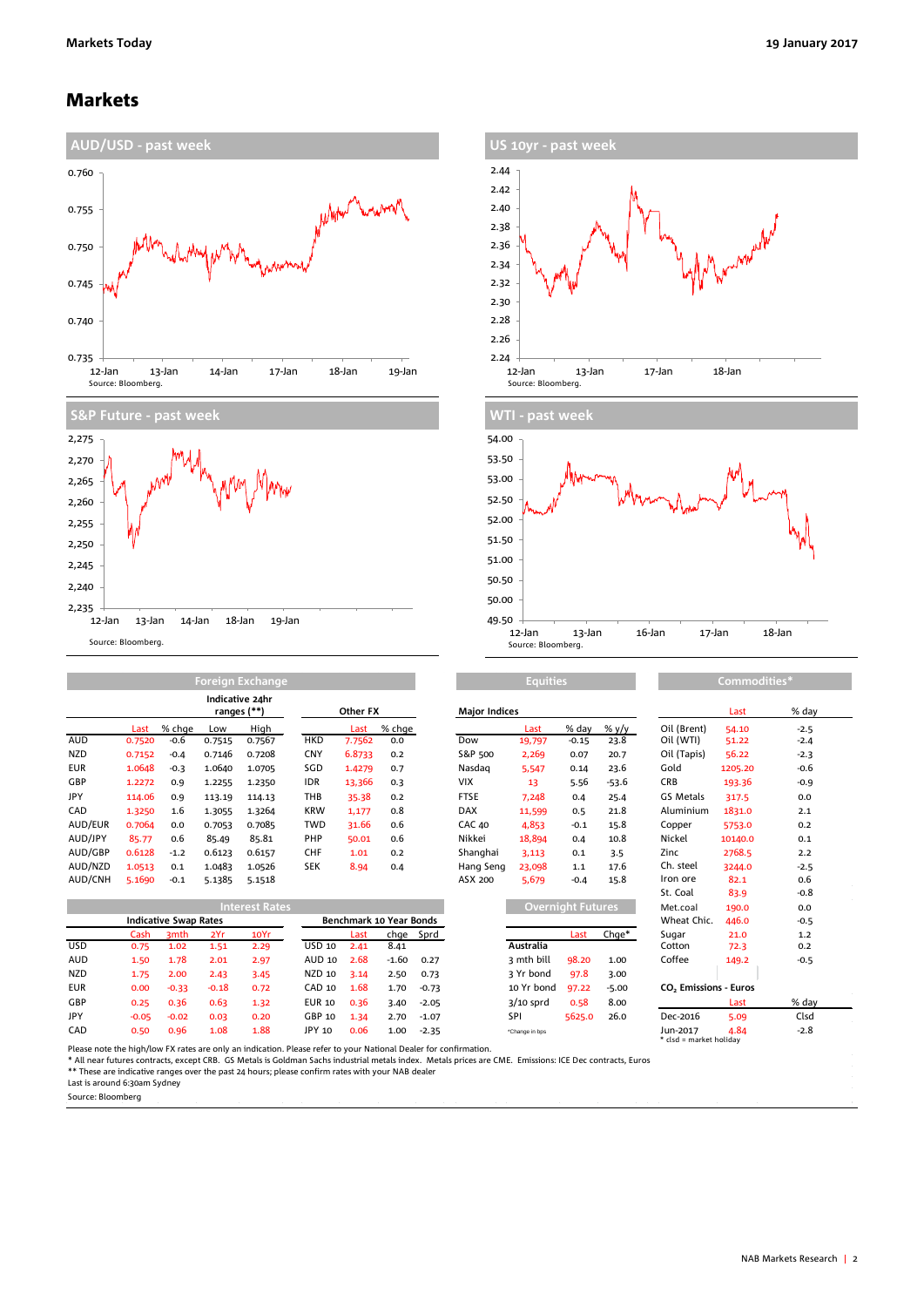# **CALENDAR**

|                           | Country Economic Indicator                                                             | Period                    | Forecast | Consensus            | Actual | <b>Previous</b>      | <b>GMT</b>                       | <b>AEDT</b>    |
|---------------------------|----------------------------------------------------------------------------------------|---------------------------|----------|----------------------|--------|----------------------|----------------------------------|----------------|
| CН                        | Monday, 16 January 2017<br>Foreign Direct Investment YoY CNY                           | Jan                       |          |                      |        | 5.7                  |                                  |                |
| ΝZ                        | Food Prices MoM                                                                        | Dec                       |          |                      |        | $-0.1$               | 22.45                            | 8.45           |
| JN                        | Machine Orders MoM                                                                     | Nov                       |          | $-1.7$               |        | 4.1                  | 0.50                             | 10.50          |
| AU                        | Melbourne Institute Inflation MoM/YoY                                                  | Dec                       |          |                      |        | 0.1/1.5              | 1.00                             | 11.00          |
| UK                        | Rightmove House Prices MoM/YoY                                                         | Jan                       |          |                      |        | $-2.1/3.4$           | 1.10                             | 11.10          |
| JN<br>EC                  | Tertiary Industry Index MoM<br>Trade Balance SA                                        | Nov<br>Nov                |          | 0.2<br>20.8          |        | 0.2<br>19.7          | 5.30<br>11.00                    | 15.30<br>21.00 |
| CA                        | Bloomberg Nanos Confidence                                                             | Jan 13                    |          |                      |        | 56.5                 | 16.00                            | 2.00           |
| Tuesda                    | 17 January 2017                                                                        |                           |          |                      |        |                      |                                  |                |
| AU                        | Home Loans #/Investment Lending \$ MoM                                                 | Nov                       |          | 0.3                  |        | $-0.8$               | 1.30                             | 11.30          |
| AU                        | New Motor Vehicle Sales MoM/YoY                                                        | Dec                       |          |                      |        | $-0.6/-1.1$          | 1.30                             | 11.30          |
| JN<br>EC                  | Industrial Production MoM/YoY<br>EU27 New Car Registrations                            | Nov F<br>Dec              |          | $\prime$             |        | 1.5/4.6<br>5.8       | 5.30<br>8.00                     | 15.30<br>18.00 |
| <b>UK</b>                 | UK PM May on Major Brexit Speech "Brexit Apporach"                                     |                           |          |                      |        |                      | time unknown                     |                |
| UK                        | CPI MoM/YoY                                                                            | Dec                       |          | 0.3/1.4              |        | 0.2/1.2              | 10.30                            | 20.30          |
| UK                        | CPI Core YoY                                                                           | Dec                       |          | 1.4                  |        | 1.4<br>0.0/2.2       | 10.30                            | 20.30          |
| UK<br>UK                  | PPI Output Core NSA MoM/YoY<br>House Price Index YoY                                   | Dec<br>Nov                |          | 0.2/2.2<br>6.1       |        | 6.9                  | 10.30<br>10.30                   | 20.30<br>20.30 |
| GE                        | <b>ZEW Survey Expectations</b>                                                         | Jan                       |          | 18.4                 |        | 13.8/63.5            | 11.00                            | 21.00          |
| EC                        | <b>ZEW Survey Expectations</b>                                                         | Jan                       |          |                      |        | 18.1                 | 11.00                            | 21.00          |
| US                        | Fed's Dudley (voter) Speaks on Consumer Behavior in New York                           |                           |          |                      |        |                      | 14.45                            | 0.45           |
| US                        | Fed's Williams (non-voter) speaks in Sacramento<br>Wednesday, 18 January 2017          |                           |          |                      |        |                      | 0.00                             | 10.00          |
| AU                        | Westpac Consumer Conf Index/MoM                                                        | Jan                       |          |                      |        | $97.3/-3.9$          | 0.30                             | 10.30          |
| NZ                        | Non Resident Bond Holdings                                                             | Dec                       |          |                      |        | 63.6                 | 3.00                             | 13.00          |
| GE                        | CPI EU Harmonized MoM/YoY                                                              | Dec F                     |          | 1/1.7                |        | 1.0/1.7              | 8.00                             | 18.00          |
| UK                        | Jobless Claims Change                                                                  | Dec                       |          | 5<br>2.6             |        | 2.4<br>2.5           | 10.30<br>10.30                   | 20.30<br>20.30 |
| UK<br>UK                  | Average Weekly Earnings 3M/YoY<br>Employment Change 3M/3M/ILO Unemployment rate 3M Nov | Nov                       |          | $-35/4.8$            |        | $-6.0/4.8$           | 10.30                            | 20.30          |
| EC                        | <b>Construction Output MoM</b>                                                         | Nov                       |          |                      |        | 0.8                  | 11.00                            | 21.00          |
| EC                        | CPI MoM/YoY                                                                            | <b>Dec</b>                |          | 0.5/1.1              |        | $-0.1/0.6$           | 11.00                            | 21.00          |
| EC                        | CPI Core YoY                                                                           | Dec F                     |          | 0.9                  |        | 0.9                  | 11.00                            | 21.00          |
| CН<br>US                  | <b>Property Prices</b><br>CPI MoM/YoY                                                  | Dec<br>Dec                |          | 0.3/2.1              |        | 0.2/1.7              | 14.30                            | 0.30           |
| <b>US</b>                 | CPI Ex Food and Energy MoM/YoY                                                         | <b>Dec</b>                |          | 0.2/2.2              |        | 0.2/2.1              | 14.30                            | 0.30           |
| US                        | Industrial Production MoM                                                              | Dec                       |          | 0.6                  |        | $-0.4$               | 15.15                            | 1.15           |
| US                        | Fed's Kaplan (voter) speaks in Dallas                                                  |                           |          |                      |        |                      |                                  | 1.00           |
| CA                        | Bank of Canada Rate Decision                                                           | Jan 18                    |          | 0.5                  |        | 0.5                  | 16.00                            | 2.00<br>3.00   |
| US<br>US                  | Fed's Kashkari speaks in San Francisco<br>Fed Chair Yellen speaks in San Francisco     |                           |          |                      |        |                      | 21.00                            | 7.00           |
| <b>Thursda</b>            | y, 19 January 2017                                                                     |                           |          |                      |        |                      |                                  |                |
| ΝZ                        | BusinessNZ Manufacturing PMI                                                           | Dec                       |          |                      |        | 54.4                 | 22.30                            | 8.30           |
| ΝZ                        | CPI QoQ/YOY                                                                            | 4Q                        |          | $\prime$             |        | 0.2/0.2              | 22.45                            | 8.45           |
| AU<br>UK                  | Consumer Inflation Expectation<br>RICS House Price Balance                             | Jan<br>Dec                |          | 30                   |        | 3.4<br>30.0          | 1.00<br>1.10                     | 11.00<br>11.10 |
| AU                        | <b>Employment Change/Unemployment rate</b>                                             | <b>Dec</b>                |          | 10                   |        | 39.1                 | 1.30                             | 11.30          |
| AU                        | <b>RBA FX Transactions Market</b>                                                      | Dec                       |          |                      |        | 503.0                | 1.30                             | 11.30          |
| JN                        | Tokyo Condominium Sales YoY                                                            | <b>Dec</b>                |          |                      |        | $-22.7$              | 5.00                             | 15.00          |
| EC<br>EC                  | <b>ECB Current Account SA</b><br><b>ECB Main Refinancing Rate</b>                      | Nov<br>Jan 19             |          | $\mathsf{o}$         |        | 28.4<br>0.0          | 10.00<br>13.45                   | 20.00<br>23.45 |
| EC                        | <b>ECB Marginal Lending Facility</b>                                                   | Jan 19                    |          | 0.25                 |        | 0.3                  | 13.45                            | 23.45          |
| EC                        | <b>ECB Deposit Facility Rate</b>                                                       | Jan 19                    |          | $-0.4$               |        | $-0.4$               | 13.45                            | 23.45          |
| EC                        | <b>ECB Asset Purchase Target</b>                                                       | Jan                       |          | 80                   |        | 80.0                 | 13.45                            | 23.45          |
| СA<br>CA                  | Int'l Securities Transactions<br>Manufacturing Sales MoM                               | Nov<br>Nov                |          | $\mathbf 1$          |        | 15.8<br>$-0.8$       | 14.30<br>14.30                   | 0.30<br>0.30   |
| US                        | Housing Starts #/MoM                                                                   | Dec                       |          | 1184/8.6             |        | 1090/-18.7           | 14.30                            | 0.30           |
| US                        | Building Permits #/MoM                                                                 | Dec                       |          | 1225/1.1             |        | $1201/-4.7$          | 14.30                            | 0.30           |
| US                        | Philadelphia Fed Business Outlook                                                      | Jan                       |          | 16                   |        | 21.5                 | 14.30                            | 0.30           |
| <b>US</b>                 | Fed Chair Yellen speaks at Stanford                                                    |                           |          |                      |        |                      | 2.00                             | 12.00          |
| NZ                        | 20 January 2017<br>ANZ Consumer Confidence Index/MoM                                   | Jan                       |          |                      |        | $124.5/-2.1$         | 1.00                             | 11.00          |
| AU                        | HIA New Home Sales MoM                                                                 | Nov                       |          |                      |        | -8.5                 | 1.00                             | 11.00          |
| <b>CH</b>                 | <b>GDP SA QoQ/YoY</b>                                                                  | 4Q                        |          | 1.7/6.7              |        | 1.8/6.7              | 20 Jan release                   |                |
| CH.                       | <b>GDP YTD YoY</b>                                                                     | 4Q                        |          | 6.7                  |        | 6.7                  | 20 Jan release<br>20 Jan release |                |
| <b>CH</b><br><b>CH</b>    | <b>Industrial Production YoY/YTD YoY</b><br>Retail Sales YoY/YTD YoY                   | <b>Dec</b><br><b>Dec</b>  |          | 6.1/6<br>10.7/10.4   |        | 6.2/6.0<br>10.8/10.4 | 20 Jan release                   |                |
| <b>CH</b>                 | Fixed Assets Ex Rural YTD YoY                                                          | <b>Dec</b>                |          | 8.3                  |        | 8.3                  | 20 Jan release                   |                |
| GE                        | PPI MoM/YoY                                                                            | Dec                       |          | 0.4/1                |        | 0.3/0.1              | 8.00                             | 18.00          |
| EC                        | ECB Survey of Professional Forecasters                                                 |                           |          |                      |        |                      | 10.00                            | 20.00          |
| UK<br>UK                  | Retail Sales Ex Auto Fuel MoM/YoY<br><b>CBI Trends Total Orders/Selling Prices</b>     | Dec<br>Jan                |          | $-0.4/7.5$           |        | 0.5/6.6<br>0.0       | 10.30<br>20-26 Jan release       | 20.30          |
| UK                        | <b>CBI Business Optimism</b>                                                           | Jan                       |          |                      |        | $-8.0$               | 20-26 Jan release                |                |
| CA                        | Retail Sales/Ex Autos MoM                                                              | Nov                       |          | 0.5/0.1              |        | 1.1/1.4              | 14.30                            | 0.30           |
| CA                        | CPI NSA MoM/YoY                                                                        | Dec                       |          | 0/1.7                |        | $-0.4/1.2$           | 14.30                            | 0.30           |
| CA<br>US                  | <b>CPI SA MOM</b><br>Fed's Harker speaks in New Jersey on Economic Outlook             | #N/A Field Not Applicable |          |                      |        | $-0.2$               | 15.00                            | 1.00           |
|                           | Upcoming Central Bank Interest Rate Announcements                                      |                           |          |                      |        |                      |                                  |                |
| Europe ECB                |                                                                                        | 19-Jan                    |          | 0.00%                |        | 0.00%                |                                  |                |
| Canada, BoC               |                                                                                        | 19-Jan                    |          |                      |        | 0.50%                |                                  |                |
| <b>US Federal Reserve</b> |                                                                                        | 28-Jan                    |          |                      |        | 0.5-0.75%            |                                  |                |
| Japan, BoJ                |                                                                                        | 31-Jan                    |          | $-0.1\%$ to $+0.1\%$ |        | -0.1% to +0.1%       |                                  |                |
| UK BOE                    |                                                                                        | 2-Feb                     |          |                      |        | 0.25%                |                                  |                |
| Australia, RBA            |                                                                                        | 7-Feb                     | 1.50%    | 1.50%                |        | 1.50%                |                                  |                |
| New Zealand, RBNZ         |                                                                                        | 9-Feb                     | 1.75%    | 1.75%                |        | 1.75%                |                                  |                |

GMT: Greenwich Mean Time; AEDT: Australian Daylight Savings Time